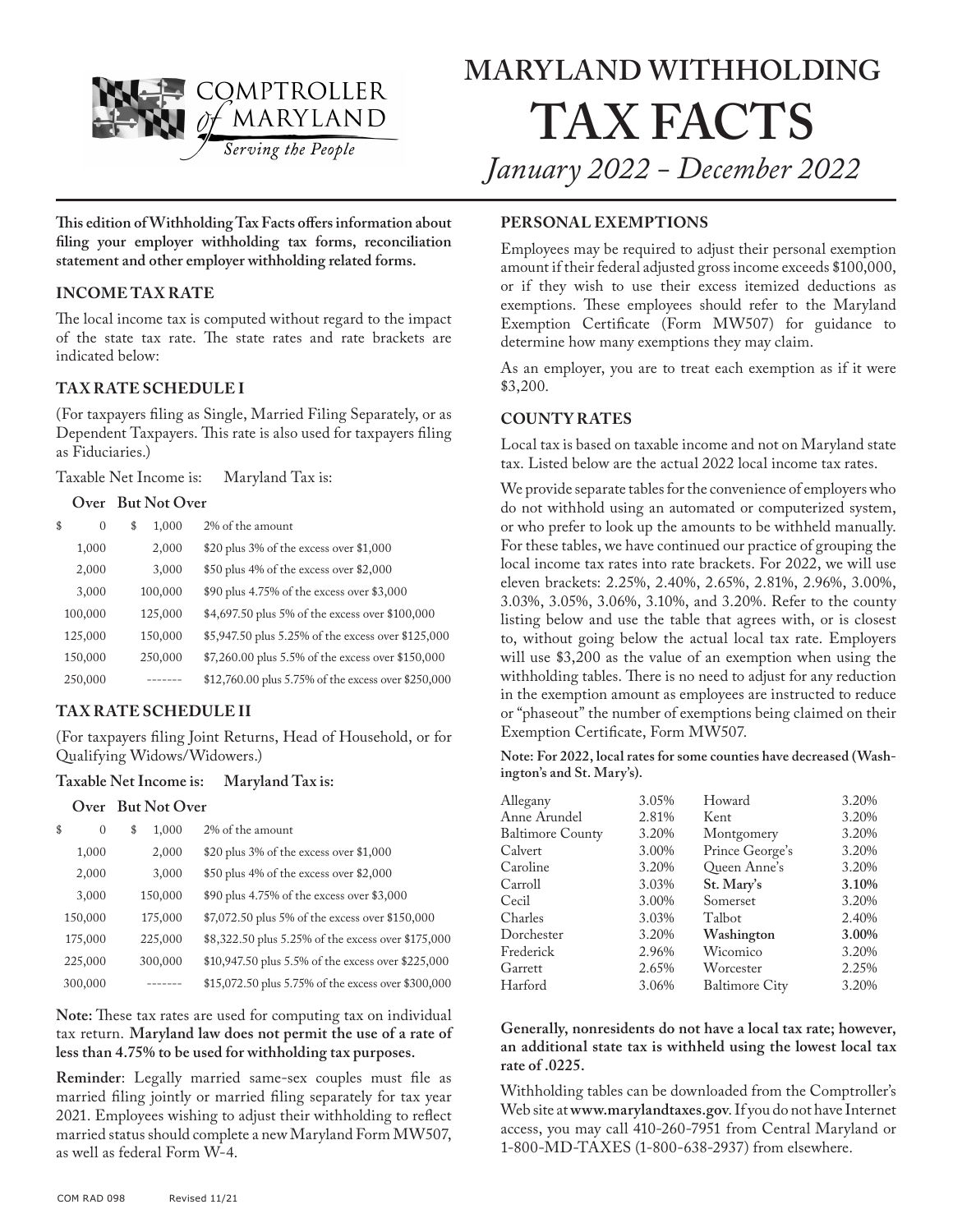#### **FOR YOUR INFORMATION**

- **•** Taxpayers on an accelerated filing schedule may request a waiver allowing monthly returns for the remainder of the calendar year. A renewal of the waiver is also available if eligibility to file federal withholding tax returns on a monthly basis is unchanged.
- **•** Payors of distributions that are Eligible Rollover Distributions (ERDs) under IRC Section 3405(c), subject to mandatory federal income tax withholding, are required to withhold Maryland income tax from these distributions paid to Maryland residents at the rate of 7.75%.
- **•** Designated Distributions are only subject to Maryland income tax withholding if the payee elects to have withholding made by the payor. The amount required to be withheld is the amount that the payee requests using Form MW507P.
- **•** A spouse whose wages are exempt from Maryland income tax under the Military Spouses Residency Relief Act may claim an exemption from Maryland withholding tax by filing Forms MW507 and MW507M with their employer.
- **•** The paper version of Business Income Tax Credits Form 500CR was discontinued in 2013. For more information, see **www.marylandtaxes.gov**. If you are a tax-exempt nonprofit employer who is eligible for a Maryland Business Tax Credit, you will need to download Maryland Form MW508CR.

### **ELECTRONIC FILING**

Save time and money by meeting your business tax filing obligations electronically. The payment methods listed below qualify as Electronic Fund Transfers and will meet the EFT requirement.

**File over the Internet and pay by direct debit:** Use bFile, the Comptroller's free internet filing service for businesses, to file and pay online at **www.marylandtaxes.gov**. bFile is a free service that allows you to file and make your payment by electronic funds withdrawal (direct debit). Zero reports may also be filed through the bFile service.

**File and pay by ACH Credit:** File and pay withholding tax obligations through your bank using the ACH Credit method. Contact your bank to see if it offers this service. Your bank may charge a nominal fee for an ACH Credit transaction.

**File and pay by phone:** Use your telephone and the free ACH Debit Electronic Funds Transfer (EFT) service to pay your employer withholding, motor fuel tax and corporation income tax. You must preregister for EFT payments. Visit **www. marylandtaxes.gov** or call 410-260-7601 for more information on the EFT program and registration requirements.

**File and pay by credit card:** For alternative methods of payment, such as credit card, visit our Web site at **www.marylandtaxes.gov**.

**File zero reports:** If you **did not** withhold any Maryland income tax for a reporting period, **DO NOT MAIL us your Form MW506**. Instead, file online using bFile or call 410-260- 7225 to file the zero report by phone. Please have the form in front of you when you call.

## **ANNUAL WITHHOLDING FILERS**

Annual withholding tax filers, who have requested to continue to receive paper coupons, will receive a coupon book with four quarterly returns. Use the return with the quarter ending that corresponds with your tax end. For example, if your tax year ends between October 1 and December 31, use the fourth quarter coupon to report and pay tax withheld.

### **FILING YOUR RETURN**

- **•** Filing your withholding return electronically is now the default option for employers. Our free bFile program is available for filing and reporting to all employers. You can access bFile by visiting **www.marylandtaxes.gov**. We will only send paper coupons to employers who have requested them.
- **•** If you have notified us that you wish to continue to receive paper coupons you will receive paper coupons in the mail by December 31; otherwise, you will need to use one of our electronic options mentioned above to file and pay your required withholding tax returns with the State of Maryland.
- **•** The number one error is sending in the wrong coupon. If you are using paper coupons, please send us the coupon marked for the correct period.
- **•** The number two error is incorrect figures. Please doublecheck your entries.
- **•** If you are filing accelerated (Form MW506M) you must enter the pay date (the day you pay your employees) on the MW506M.
- **•** Use your account number on all correspondence and checks relating to your income tax withholding account.
- **•** If a due date falls on a Saturday, Sunday or legal holiday, the return is due on the next business day.
- **•** File Form MW506FR (Final Return) if you are closing your business to avoid unnecessary delinquent notices and collection action. This form is at **www.marylandtaxes.gov**.
- **•** When you move, please notify us of your change of address by writing to the Comptroller of Maryland, Revenue Administration Division, 110 Carroll Street, Annapolis, MD 21411-0001. You also may use our change of address form online, available at **www.marylandtaxes.gov**. Please reference your Central Registration number and Federal Employer Identification Number (FEIN).
- **•** You must provide each employee with a wage and tax statement, federal Form W-2, on or before January 31 each year.
- **•** If you do not have the window envelope but do have your Form MW506, mail it with your payment to: Revenue Administration Division, P.O. Box 17132, Baltimore, MD 21297-0175.